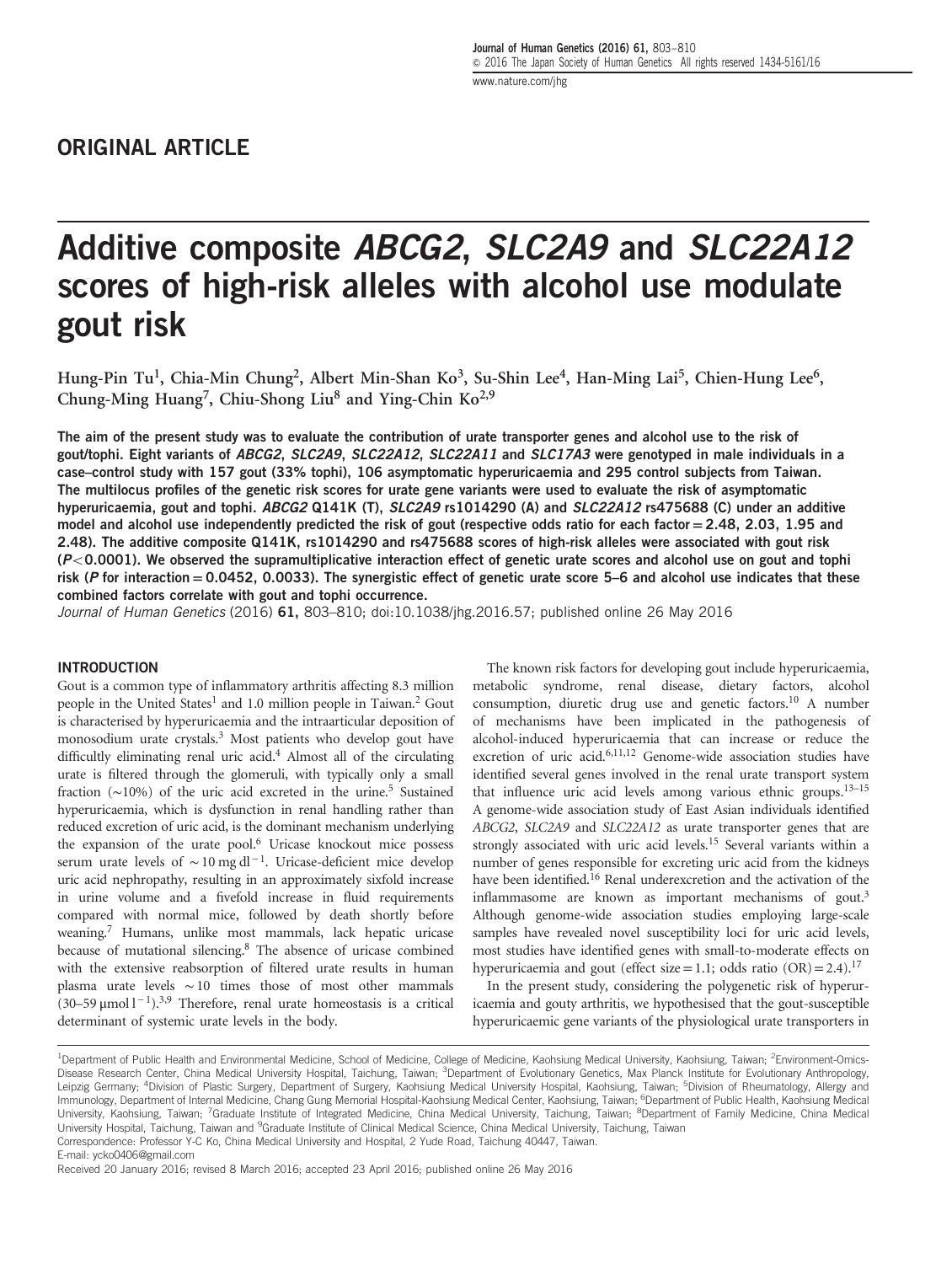<span id="page-1-0"></span>the renal proximal tubule epithelial cell could mediate interactions contributing to hyperuricaemia and gout as well as tophi risk. Thus, the aim of the present study was to estimate the genetic variants in the urate transporter genes that contribute to gout susceptibility in individuals who consume alcohol, and provide predictive biomarkers for gouty arthritis progression.

#### MATERIALS AND METHODS

#### Study participants

In a case–control study, a total of 558 Taiwanese Han men participated, including 295 controls with normal uric acid levels, 106 patients with asymptomatic hyperuricaemia and 157 gout patients (including 52 tophaceous gout patients). Gouty patients were diagnosed using criteria provided by the gout patients). Gouty patients were diagnosed using criteria provided by the American College of Rheumatology<sup>[18](#page-7-0)</sup> and were examined for the presence of crystals as previously described that was confirmed at the rheumatolo crystals as previously described that was confirmed at the rheumatology outpatient clinic.<sup>19,20</sup> Asymptomatic hyperuricaemia was defined as elevated serum urate concentration (exceeding 7.0 mg dl<sup>-1</sup> in men) without symptoms or signs of monosodium urate crystal deposition disease (for example, gout) or uric acid renal disease. All controls had no history of gout and were not receiving antihyperuricemic drug for medical conditions. Information concerning drinking behaviour was collected through interviews using a questionnaire. Alcohol users were categorised into three groups: nondrinkers, former drinkers and current drinkers. Former drinkers were defined as individuals who had habitually consumed alcoholic beverages for more than 1 year but had stopped drinking. This study design was approved by the institutional review boards and ethics committees of the participating hospitals, and all participants provided written informed consent for the subsequent analyses.

#### Genotype determination

Venous whole blood was obtained from all participants, and DNA was extracted using standard extraction procedures (QIAGEN Gentra Puregene Blood Kit; Gentra Systems, Minneapolis, MN, USA). Most of the genes associated with serum uric acid levels or gout are involved in the renal urate transport system, including the urate transporter genes ABCG2, SLC2A9 and SLC22A12, that modulate serum uric acid levels and gout risk.<sup>16</sup> The top-scoring polymorphism rs2231142 (Q141K) in ABCG2, which is involved in a major pathway for urate secretion in the proximal tubule, was selected, $12$ and two single-nucleotide polymorphisms (SNPs) within genes that are involved in a major pathway for urate reabsorption in the proximal tubule,

Table 1 Characteristics of the study participants

namely SLC2A9 rs1014290 and SLC22A12 rs475688, were also included.<sup>[21](#page-7-0),[22](#page-7-0)</sup> SLC17A3 rs1165205[12](#page-7-0) and two SNPs, namely rs942379 S448S and rs1165165 A100T, within  $SLC17A3$  (showing minor allele frequencies  $> 10\%$  according to HapMap–CHB), in addition to two SNPs within SLC22A11, namely rs693591 (a tag SNP common to both CEU and CHB that is associated with gout in New Zealanders)<sup>[23](#page-7-0)</sup> and rs1783811 (associated with torsemide renal clearance),<sup>[24](#page-7-0)</sup> were genotyped in this study. SLC22A11 rs2078267 (associated with gout in European Caucasians, with minor allele frequency= $0.50$ )<sup>25,26</sup> was excluded from genotyping because this SNP is a rare variant in the 1000 Genomes–CHB Chinese samples (minor allele frequency  $< 0.02$ ). All SNPs were genotyped using TaqMan SNP Genotyping Assays on a 7900HT Fast Real-Time PCR System (Applied Biosystems, Foster City, CA, USA). All gene loci were genotyped without any sequence misses and subsequently used for all analyses.

#### Statistical analysis

Data handling and associations were performed using SAS software v.9.4 (SAS Institute, Cary, NC, USA). Hardy–Weinberg Equilibrium was verified for all SNPs using PLINK software v.1.07.<sup>27</sup> The data for continuous and categorical variables were analysed using a general linear regression model (one-way analysis of variance) and the  $\chi^2$  test. ORs with 95% confidence intervals (CIs) and P-values were determined using SNPs or using the additive, dominant or recessive models of inheritance after adjusting for age, body mass index, total cholesterol, triglycerides, creatinine, hypertension, alcohol use and every other SNP using a multinomial logistic regression model. Additive genetic effects were modelled by defining a continuous variable with levels 0, 1 and 2 (for example, T/T, C/T and C/C for rs475688; the C/C homozygous is a risk genotype for gout); the dominant or recessive effects were also calculated (for example, G/T+T/T versus G/G and T/T versus G/T+G/G for ABCG2 rs2231142 Q141K). Multifactor dimensionality reduction software was employed to calculate gene–gene and gene–environment interactions.<sup>[28](#page-7-0)</sup> A genetic risk score was generated after the number of risk alleles associated with gouty arthritis was counted (for Q141K (T), rs1014290 (A) and rs475688 (C), score range 0–6: Q141K T/T (score=2) + rs1014290 A/A  $(\text{score}=2) + \text{rs475688 C/C } (\text{score}=2) = 6)$ . The discriminative capability of the model was evaluated using logistic regression to generate C statistics. The sensitivity, specificity, positive predictive value, negative predictive value and accuracy by scores of 0–4 and 5–6 were calculated. The regression coefficient (β) represents changes to uric acid levels with changes in the genetic risk score after covariates were adjusted using a linear regression model. Partial  $\eta^2$  values were calculated as measures of variance in the genetic risk score in uric acid

|                                               | Gout cases    | Asymptomatic hyperuricaemia cases | Controls      | P        |  |
|-----------------------------------------------|---------------|-----------------------------------|---------------|----------|--|
| $\overline{N}$                                | 157           | 106                               | 295           |          |  |
| Age (s.d.), years                             | 53.1 (14.6)   | 52.2(13.5)                        | 55.3 (14.4)   | 0.1894   |  |
| Age of onset (s.d.), years                    | 45.2 (14.2)   |                                   |               |          |  |
| Duration of gout (s.d.), years                | 8.8(6.5)      |                                   |               |          |  |
| Tophi patients, n (%)                         | 52(33.1)      |                                   |               |          |  |
| Systolic pressure (s.d.), mm Hg               | 135.7 (17.8)  | 132.0 (20.0)                      | 131.4 (18.9)  | 0.0887   |  |
| Diastolic pressure (s.d.), mm Hg              | 85.9 (12.3)   | 86.6 (12.3)                       | 82.8 (11.4)   | 0.0056   |  |
| Body mass index (s.d.), kg $m^{-2}$           | 26.1(3.8)     | 26.0(3.2)                         | 24.3(3.4)     | < 0.0001 |  |
| Total cholesterol (s.d.), mg dl <sup>-1</sup> | 206.1 (45.5)  | 200.8 (41.8)                      | 188.9 (36.6)  | < 0.0001 |  |
| Triglycerides (s.d.), mg dl <sup>-1</sup>     | 203.9 (113.4) | 176.8 (124.1)                     | 129.6 (101.7) | < 0.0001 |  |
| Creatinine (s.d.), mg d $1^{-1}$              | 1.4(0.4)      | 1.2(0.2)                          | 1.2(0.2)      | < 0.0001 |  |
| Uric acid (s.d.), mg dl <sup>-1</sup>         | 7.9(2.2)      | 8.0(0.9)                          | 5.6(0.9)      | < 0.0001 |  |
| Hypertension, $n$ (%)                         | 58 (36.9)     | 23(21.7)                          | 45 (15.3)     | < 0.0001 |  |
| Alcohol use, n (%)                            |               |                                   |               |          |  |
| Nondrinker                                    | 104 (66.2)    | 80 (75.4)                         | 229 (77.6)    |          |  |
| Former drinker                                | 21(13.4)      | 4(3.8)                            | 15(5.1)       |          |  |
| Current drinker                               | 32 (20.4)     | 22 (20.8)                         | 51 (17.3)     | 0.0057   |  |

The symbol '—' indicates not calculated.

Data of continuous and categorical variables were analysed by general linear regression model (one-way analysis of variance (ANOVA)) and  $\chi^2$  test.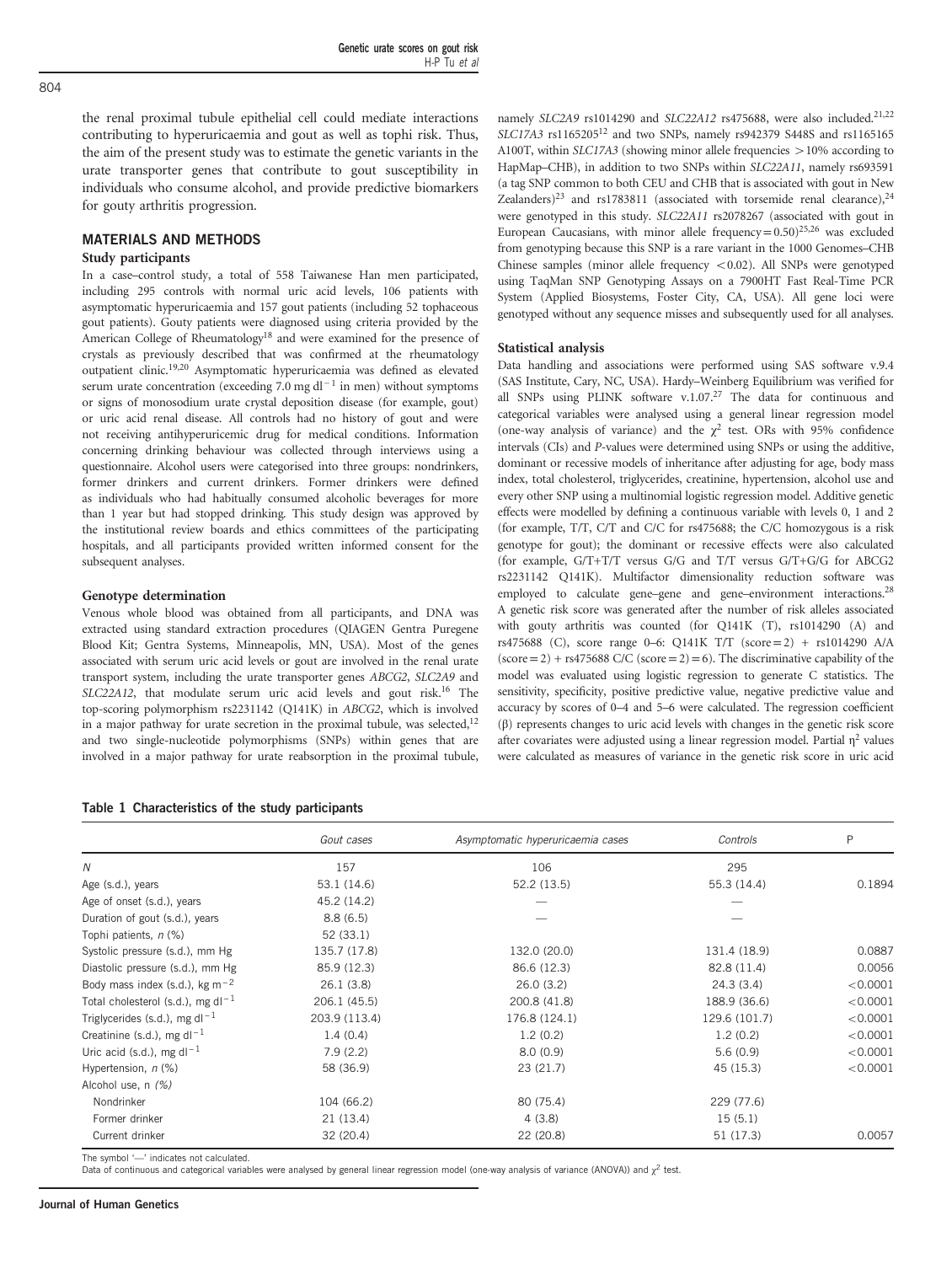## <span id="page-2-0"></span>Table 2 Association of hyperuricaemia-susceptibility loci with gouty arthritis

|                         | Gout       | Asymptomatic hyperuricaemia | Gout cases versus |                     |                        | Asymptomatic hyperuricaemia cases versus |              |
|-------------------------|------------|-----------------------------|-------------------|---------------------|------------------------|------------------------------------------|--------------|
|                         | cases      | cases                       | Controls          | controls            |                        | controls                                 |              |
|                         | N $(\%)$   | N(%)                        | N(%)              | OR (95% CI)         | P                      | OR (95% CI)                              | $\mathsf{P}$ |
| ABCG2 rs2231142 Q141K   |            |                             |                   |                     |                        |                                          |              |
| G/G                     | 37 (23.6)  | 48 (45.3)                   | 147 (49.8)        | 1.00                |                        | 1.00                                     |              |
| G/T                     | 71 (45.2)  | 43 (40.6)                   | 123 (41.7)        | 2.29 (1.44-3.65)    | $4.55 \times 10^{-4}$  | $1.07(0.67 - 1.72)$                      | 0.7788       |
| T/T                     | 49 (31.2)  | 15 (14.2)                   | 25(8.5)           | 7.79 (4.27–14.21)   | $2.30 \times 10^{-11}$ | 1.84 (0.90-3.77)                         | 0.0968       |
| Additive model          |            |                             |                   | 2.68 (2.01-3.58)    | $2.53 \times 10^{-11}$ | $1.25(0.90 - 1.74)$                      | 0.1764       |
| Dominant model          | 37/120     | 48/58                       | 147/148           | 3.22 (2.09-4.97)    | $1.23 \times 10^{-7}$  | $1.20(0.77 - 1.87)$                      | 0.4220       |
| Recessive model         | 108/49     | 91/15                       | 270/25            | 4.90 (2.88-8.33)    | $4.44 \times 10^{-9}$  | 1.78 (0.90-3.52)                         | 0.0977       |
| SLC2A9 rs1014290        |            |                             |                   |                     |                        |                                          |              |
| G/G                     | 9(5.7)     | 14 (13.2)                   | 56 (19.0)         | 1.00                |                        | 1.00                                     |              |
| A/G                     | 66 (42.0)  | 42 (39.6)                   | 138 (46.8)        | 2.98 (1.39-6.38)    | $5.07 \times 10^{-3}$  | 1.22 (0.62-2.40)                         | 0.5707       |
| A/A                     | 82 (52.2)  | 50 (47.2)                   | 101 (34.2)        | 5.05 (2.36-10.82)   | $3.09 \times 10^{-5}$  | $1.98(1.01 - 3.90)$                      | 0.0478       |
| Additive model          |            |                             |                   | 1.98 (1.47-2.67)    | $8.22 \times 10^{-6}$  | 1.48 (1.06-2.05)                         | 0.0195       |
| Dominant model          | 9/148      | 14/92                       | 56/239            | 3.85 (1.85-8.02)    | 0.0003                 | 1.54 (0.82-2.90)                         | 0.1815       |
| Recessive model         | 75/82      | 56/50                       | 194/101           | $2.10(1.41 - 3.12)$ | 0.0002                 | 1.72 (1.09-2.69)                         | 0.0190       |
| SLC22A12 rs475688       |            |                             |                   |                     |                        |                                          |              |
| T/T                     | 21 (13.4)  | 25 (23.6)                   | 72 (24.4)         | 1.00                |                        | 1.00                                     |              |
| C/T                     | 66 (42.0)  | 46 (43.4)                   | 153 (51.9)        | 1.48 (0.84-2.60)    | 0.1748                 | $0.87(0.49 - 1.52)$                      | 0.6154       |
| C/C                     | 70 (44.6)  | 35 (33.0)                   | 70 (23.7)         | $3.43(1.90 - 6.17)$ | $4.04 \times 10^{-5}$  | 1.44 (0.78-2.65)                         | 0.2411       |
| Additive model          |            |                             |                   | $1.91(1.43 - 2.54)$ | $9.21 \times 10^{-6}$  | $1.22(0.89 - 1.67)$                      | 0.2126       |
| Dominant model          | 21/136     | 25/81                       | 72/223            | 2.09 (1.23-3.56)    | 0.0065                 | $1.05(0.62 - 1.76)$                      | 0.8654       |
| Recessive model         | 87/70      | 71/35                       | 225/70            | 2.59 (1.71-3.91)    | $6.67 \times 10^{-6}$  | 1.58 (0.97-2.58)                         | 0.0632       |
| SLC22A11 rs693591       |            |                             |                   |                     |                        |                                          |              |
| G/G                     | 24 (15.3)  | 16(15.1)                    | 40 (13.6)         | 1.00                |                        | 1.00                                     |              |
| C/G                     | 75 (47.8)  | 53 (50.0)                   | 152 (51.5)        | $0.82(0.46 - 1.46)$ | 0.5063                 | $0.87(0.45 - 1.68)$                      | 0.6829       |
| C/C                     | 58 (36.9)  | 37 (34.9)                   | 103 (34.9)        | $0.94(0.52 - 1.71)$ | 0.8357                 | $0.90(0.45 - 1.79)$                      | 0.7603       |
| Additive model          |            |                             |                   | $1.01(0.75 - 1.34)$ | 0.9640                 | $0.97(0.70 - 1.34)$                      | 0.8392       |
| Dominant model          | 24/133     | 16/90                       | 40/255            | $0.87(0.50 - 1.50)$ | 0.6162                 | $0.88(0.47 - 1.65)$                      | 0.6959       |
| Recessive model         | 99/58      | 69/37                       | 192/103           | $1.09(0.73 - 1.63)$ | 0.6683                 | $1.00(0.63 - 1.59)$                      | 0.9986       |
| SLC22A11<br>rs1783811   |            |                             |                   |                     |                        |                                          |              |
| A/A                     | 18 (11.5)  | 9(8.5)                      | 30 (10.2)         | 1.00                |                        | 1.00                                     |              |
| A/G                     | 67 (42.7)  | 53 (50.0)                   | 146 (49.5)        | $0.76(0.40 - 1.47)$ | 0.4203                 | 1.21 (0.54-2.72)                         | 0.6440       |
| G/G                     | 72 (45.9)  | 44 (41.5)                   | 119 (40.3)        | $1.01(0.52 - 1.94)$ | 0.9800                 | 1.23 (0.54-2.80)                         | 0.6179       |
| Additive model          |            |                             |                   | $1.11(0.82 - 1.49)$ | 0.5105                 | $1.07(0.76 - 1.51)$                      | 0.6993       |
| Dominant model          | 18/139     | 9/97                        | 30/265            | $0.87(0.47-1.62)$   | 0.6706                 | $1.22(0.56 - 2.66)$                      | 0.6174       |
| Recessive model         | 85/72      | 62/44                       | 176/119           | $1.25(0.85-1.85)$   | 0.2582                 | $1.05(0.67 - 1.65)$                      | 0.8333       |
| SLC17A3 rs942379 S448S  |            |                             |                   |                     |                        |                                          |              |
| A/A                     | 2(1.3)     | 1(0.9)                      | 4(1.4)            | 1.00                |                        | 1.00                                     |              |
| A/G                     | 35 (22.3)  | 24 (22.6)                   | 76 (25.8)         | $0.92(0.16 - 5.27)$ | 0.9263                 | 1.26 (0.13-11.84)                        | 0.8382       |
| G/G                     | 120 (76.4) | 81 (76.4)                   | 215 (72.9)        | $1.12(0.20 - 6.18)$ | 0.8998                 | $1.51(0.17-13.67)$                       | 0.7159       |
| Additive model          |            |                             |                   | $1.18(0.78 - 1.79)$ | 0.4376                 | $1.20(0.74 - 1.94)$                      | 0.4636       |
| Dominant model          | 2/155      | 1/105                       | 4/291             | 1.07 (0.19 - 5.88)  | 0.9422                 | 1.44 (0.16-13.05)                        | 0.7443       |
| Recessive model         | 37/120     | 25/81                       | 80/215            | $1.21(0.77-1.89)$   | 0.4121                 | 1.21 (0.72-2.02)                         | 0.4782       |
| SLC17A3 rs1165165 A100T |            |                             |                   |                     |                        |                                          |              |
| T/T                     | 8(5.1)     | 5(4.7)                      | 7(2.4)            | 1.00                |                        | 1.00                                     |              |
| C/T                     | 47 (29.9)  | 35 (33.0)                   | 100 (33.9)        | $0.41(0.14-1.20)$   | 0.1043                 | $0.49(0.15 - 1.64)$                      | 0.2479       |
| C/C                     | 102 (65.0) | 66 (62.3)                   | 188 (63.7)        | $0.47(0.17-1.35)$   | 0.1614                 | $0.49(0.15 - 1.60)$                      | 0.2385       |
| Additive model          |            |                             |                   | $0.95(0.67-1.35)$   | 0.7866                 | $0.89(0.60-1.31)$                        | 0.5463       |
| Dominant model          | 8/149      | 5/101                       | 7/288             | $0.45(0.16 - 1.27)$ | 0.1329                 | $0.49(0.15-1.58)$                        | 0.2332       |
| Recessive model         | 55/102     | 40/66                       | 107/188           | $1.06(0.70-1.58)$   | 0.7936                 | $0.94(0.59-1.49)$                        | 0.7884       |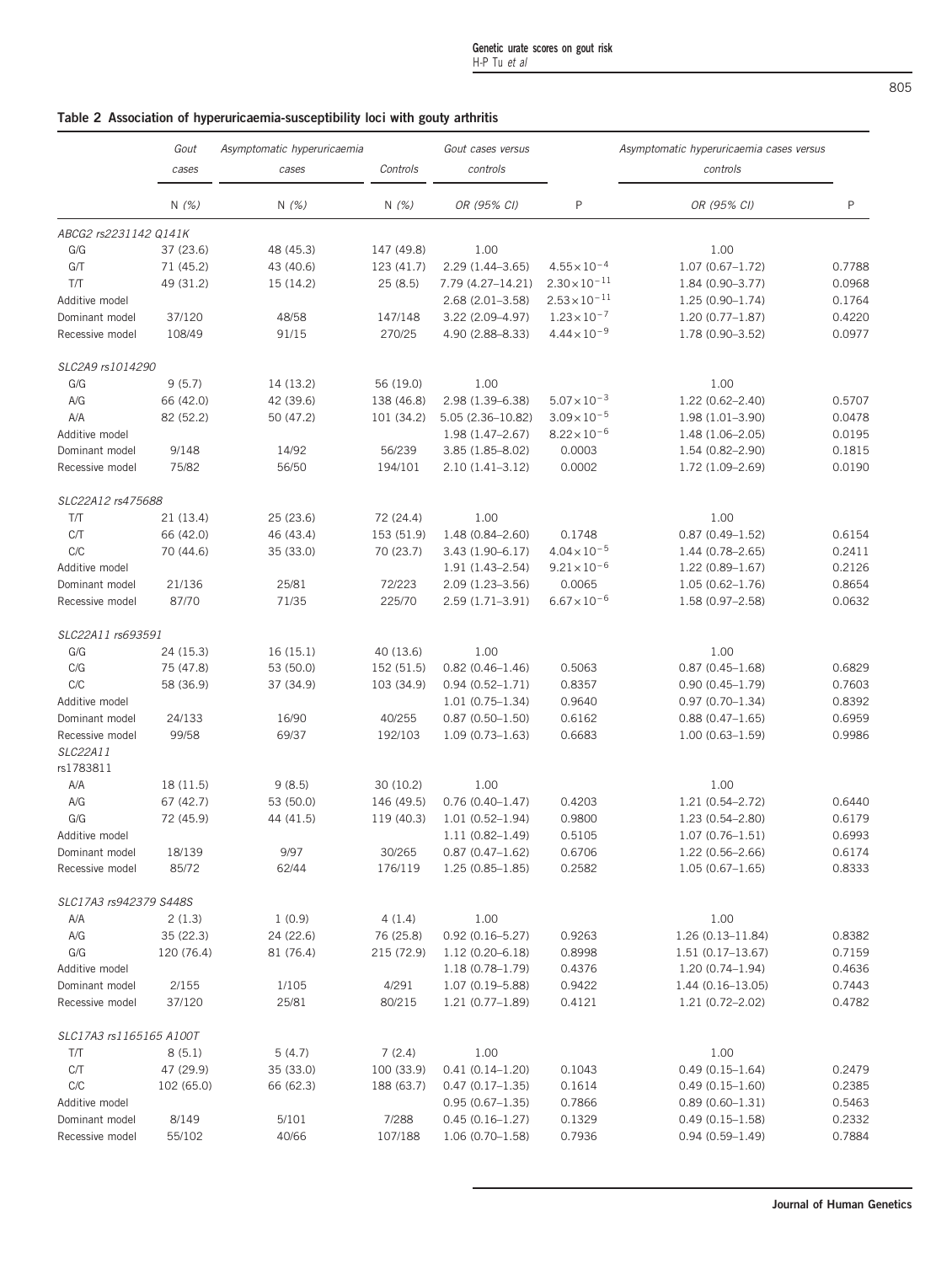#### Table 2 (Continued )

|                   | Gout       | Asymptomatic hyperuricaemia | Controls   | Gout cases versus   |        | Asymptomatic hyperuricaemia cases versus |        |
|-------------------|------------|-----------------------------|------------|---------------------|--------|------------------------------------------|--------|
|                   | cases      | cases                       |            | controls            |        | controls                                 |        |
|                   | N(%)       | N(%)                        | N(% )      | OR (95% CI)         | P      | OR (95% CI)                              | D      |
| SLC17A3 rs1165205 |            |                             |            |                     |        |                                          |        |
| T/T               | 2(1.3)     | 1(0.9)                      | 4(1.4)     | 1.00                |        | 1.00                                     |        |
| A/T               | 27(17.2)   | 23(21.7)                    | 68 (23.1)  | $0.79(0.14 - 4.59)$ | 0.7969 | $1.35(0.14 - 12.72)$                     | 0.7918 |
| A/A               | 128 (81.5) | 82 (77.4)                   | 223 (75.6) | $1.15(0.21 - 6.36)$ | 0.8744 | $1.47(0.16 - 13.34)$                     | 0.7320 |
| Additive model    |            |                             |            | $1.36(0.87 - 2.12)$ | 0.1809 | $1.11(0.68 - 1.80)$                      | 0.6796 |
| Dominant model    | 2/155      | 1/105                       | 4/291      | 1.07 (0.19 - 5.88)  | 0.9422 | $1.44(0.16-13.05)$                       | 0.7443 |
| Recessive model   | 29/128     | 24/82                       | 72/223     | $1.42(0.88 - 2.31)$ | 0.1505 | $1.10(0.65 - 1.87)$                      | 0.7150 |

Abbreviations: CI, confidence interval; OR, odds ratio.

OR with CI in parentheses and their P-values were estimated by single-nucleotide polymorphisms (SNPs) using a multinomial logistic regression model. OR under the additive, dominant or recessive models was calculated as, for example, G vs T, G/T+T/T versus G/G and T/T versus G/T+G/G for ABCG2 rs2231142 Q141K.

levels after covariates were adjusted using a general linear regression model. A multinomial logistic regression model, including genetic risk score × alcohol use interaction term, was applied after adjustment for covariates: model  $gout = genetic risk score + alcohol use + genetic risk score × alcohol +$ covariates. If clinical genetic testing was to be done, all individuals would be tested, and therefore we would be interested in the increased risk of genetic risk score 5–6 versus 0–4 on gout risk. Additive interactions were evaluated using a synergy index and corresponding  $95\%$  CIs, calculated<sup>29,30</sup> as (OR for genetic gout = genetic risk score + alcohol use + genetic risk score × alcohol + covariates. If clinical genetic testing was to be done, all individuals would be tested, and therefore we would be interested in the increased risk covariates. If clinical genetic testing was to be done, all individuals would be tested, and therefore we would be interested in the increased risk of genetic risk score 5–6 versus 0–4 on gout risk. Additive interactions needed in the excel sheet after adjustment for covariates. The synergy index is a test of additive interaction that provides evidence that combined exposures are either superadditive (synergy index  $>1$ ), compatible with additive (synergy  $index = 1$ ) or less than additive (synergy index <1). The attributable fraction alcohol use) – 2), a SAS program using proc logistic to generate the input<br>needed in the excel sheet after adjustment for covariates. The synergy index is a<br>test of additive interaction that provides evidence that combine meeded in the excel sheet after adjustment for covariates. These that come ither superadditive (synergy index > 1), compatible with index = 1) or less than additive (synergy index < 1). The (percentage) among all cases in

#### RESULTS

The baseline characteristics of the Taiwanese Han male study participants are shown in [Table 1](#page-1-0). Participants with gouty arthritis and asymptomatic hyperuricaemia had higher mean diastolic pressure, body mass index, total cholesterol, triglycerides, creatinine, uric acid and alcohol use as well as a greater proportion of comorbidity with hypertension  $(P<0.05)$ .

We found that ABCG2 Q141K (T/T), SLC2A9 rs1014290 (A/A) and SLC22A12 rs475688 (C/C) were significantly associated with gout risk (prevalence proportion= $31.2\%$ ,  $52.2\%$  and  $44.6\%$ , and  $OR = 7.79$ , 5.05 and 3.43, respectively; [Table 2\)](#page-2-0). The results revealed that ABCG2 Q141K (T), SLC2A9 rs1014290 (A) and SLC22A12 rs475688 (C) under an additive model of inheritance remained independently (prevalence proportion=31.2%, 52.2% and 44.6%, and OR=7.79, 5.05 and 3.43, respectively; Table 2). The results revealed that *ABCG2* Q141K (T), *SLC2A9* rs1014290 (A) and *SLC22A12* rs475688 (C) under an additive model of 5.05 and 3.43, respectively; Table 2). The results revealed that *ABCG2* Q141K (T), *SLC2A9* rs1014290 (A) and *SLC22A12* rs475688 (C) under an additive model of inheritance remained independently associated with gout (O Q141K (T), SLC2A9 rs1014290 (A) and SLC22A12 rs475688 (C) under an additive model of inheritance remained independently associated with gout (OR=2.48, 2.03 and 1.95, and  $P=1.24 \times 10^{-7}$ , 9.53 × 10<sup>-5</sup> and 1.45 × 10<sup>-4</sup>, [Table 3](#page-4-0)). Our results also found that three SNPs under a dominant or recessive model were associated with gout [\(Tables 2 and 3](#page-2-0)). We observed a logistic regression model containing β-coefficient in each of genetic factors in Supplementary Table 1. We showed that the C-statistic was higher in additive model (0.75) than in the dominant and recessive models (0.68 and 0.72). Finally, three SNPs using an additive model would be evaluated. In addition, three SNPs of the β-coefficient under an additive model were  $\lt$ 1, and hence we give '1' score to each allele dose; the genetic risk score method (sum of the number of risk alleles) was equivalent to the β-coefficient score method.

No significant association was observed for SLC22A11 and SLC17A3 gene variants. Alcohol use (former drinkers) remained independently associated with gout ( $OR \ge 2.48$ ,  $P \le 0.0498$ ), suggesting that the longterm effects of alcohol consumption affect the risk of gout. For multifactor dimensionality reduction, we combined two groups of former and current drinker for future analysis.

Next, we summarised these results according to the additive composite ABCG2, SLC2A9 and SLC22A12 scores of high-risk alleles, demonstrating that the incidence of hyperuricaemia and gout increased with genetic urate scores [\(Table 4\)](#page-5-0). We found that the genetic risk scores of participants were widely distributed in the generic risk score range, with control participants and patients with asymptomatic hyperuricaemia and gout skewed to the lower and upper risk scores, respectively  $(P<0.0001)$ . The C-statistic using the additive, dominant or recessive models with clinical factors was 0.85, 0.84 or 0.84. Similarly, for the model genetic risk score range or score 5–6 with clinical factors, the C-statistic was 0.85 or 0.83. As shown in [Table 4](#page-5-0), the sensitivity and specificity by scores of 5–6 and 0–4 were 28.7 and 92.9%; the positive predictive value and negative predictive value were 68.2 and 71.0%. The rule predicted gout with an accuracy of 70.6%.

The genetic risk score for the partial  $\eta^2$  values (variance explained) of uric acid levels was 2.47% in controls after adjustment for covariates using a general linear regression model ( $\beta$ =0.11, P for trend= 7.49 × 10<sup>-3</sup>; [Figure 1](#page-5-0)). We also observed that the genetic risk score increment was associated with the risk of asymptomatic hyperuricaemia (1.33, 95% CI, 1.10–1.60, P=0.0030; Supplementary Table 2). Notably, we found the supramultiplicative interaction effect of adjustments in the value of the genetic risk scores and alcohol use on gout and tophi risk [\(Table 5\)](#page-6-0). We revealed that genetic risk scores were associated with gout risk  $(OR = 1.95$  in alcohol nonusers and  $OR = 2.92$  in alcohol users) and that a genetic risk score  $\times$  alcohol use interaction was associated with gout risk ( $P$  for interaction = 0.0452). Consistently, in tophi gout patients, genetic risk scores were associated with risk (1.98 in alcohol nonusers and 7.09 in alcohol users), and genetic risk score × alcohol use interaction was associated with gouty tophi risk ( $P$  for interaction = 0.0033). We suggest that alcohol intake might be modified when a genetic urate score demonstrates increased gout–tophi occurrence. Moreover, multifactor dimensionality reduction identified the interactions of Q141K, rs1014290 and rs475688 loci, resulting in a 14.01-fold (95% CI, 6.52–30.11) increase in the risk of tophi, and interactions among these three loci and alcohol use revealed up to a 28.05-fold (95% CI, 12.01–65.54) increase in the risk of tophi.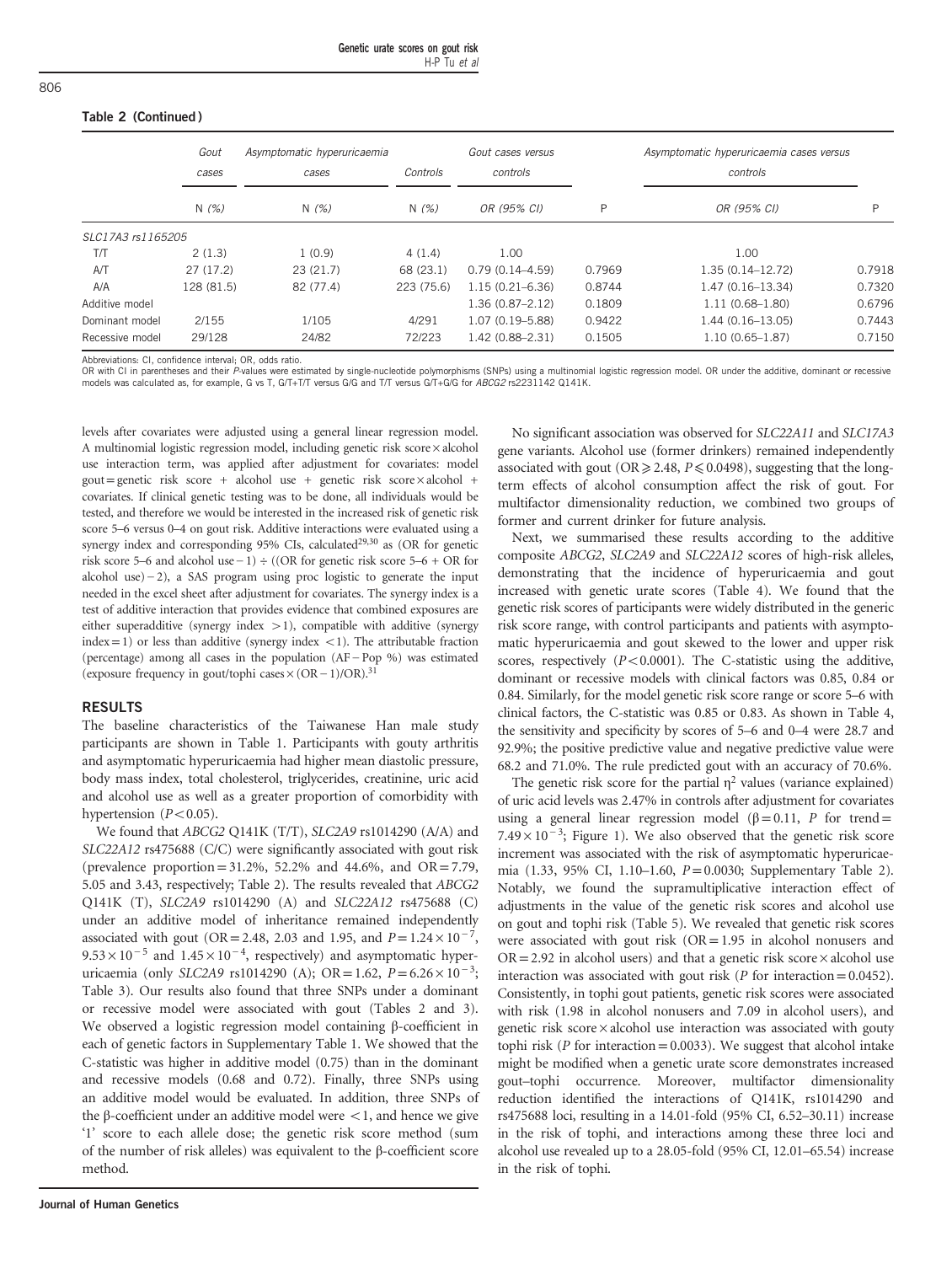|                                 | Gout cases versus controls |                       | Asymptomatic hyperuricaemia cases versus controls |                       |
|---------------------------------|----------------------------|-----------------------|---------------------------------------------------|-----------------------|
|                                 | OR (95% CI)                | P                     | OR (95% CI)                                       | P                     |
| Additive model                  |                            |                       |                                                   |                       |
| ABCG2 rs2231142 Q141K (T)       | 2.48 (1.77-3.48)           | $1.24 \times 10^{-7}$ | $1.18(0.83 - 1.68)$                               | 0.3490                |
| SLC2A9 rs1014290 (A)            | 2.03 (1.42-2.91)           | $9.53 \times 10^{-5}$ | $1.62(1.15 - 2.28)$                               | $6.26 \times 10^{-3}$ |
| SLC22A12 rs475688 (C)           | 1.95 (1.38-2.76)           | $1.45 \times 10^{-4}$ | $1.25(0.90 - 1.75)$                               | 0.1869                |
| Alcohol use                     |                            |                       |                                                   |                       |
| Nondrinker                      | 1.00                       |                       | 1.00                                              |                       |
| Former drinker                  | 2.48 (1.00-6.14)           | 0.0498                | $0.75(0.23 - 2.50)$                               | 0.6444                |
| Current drinker                 | $1.31(0.72 - 2.39)$        | 0.3847                | $1.17(0.64 - 2.13)$                               | 0.6116                |
| Dominant model                  |                            |                       |                                                   |                       |
| ABCG2 rs2231142 Q141K (G/T+T/T) | $3.13(1.90 - 5.16)$        | $7.38 \times 10^{-6}$ | $1.13(0.70-1.8)$                                  | 0.6202                |
| SLC2A9 rs1014290 (A/G+A/A)      | 4.28 (1.89-9.67)           | $4.87 \times 10^{-4}$ | $1.83(0.94 - 3.57)$                               | 0.0765                |
| SLC22A12 rs475688 (C/T+C/C)     | 2.52 (1.32-4.80)           | $4.90 \times 10^{-3}$ | $1.14(0.65 - 1.99)$                               | 0.6415                |
| Alcohol use                     |                            |                       |                                                   |                       |
| Nondrinker                      | 1.00                       |                       | 1.00                                              |                       |
| Former drinker                  | $2.71(1.12 - 6.55)$        | 0.0270                | $0.78(0.24 - 2.55)$                               | 0.6777                |
| Current drinker                 | $1.31(0.73 - 2.36)$        | 0.3721                | $1.16(0.64 - 2.11)$                               | 0.6194                |
| Recessive model                 |                            |                       |                                                   |                       |
| ABCG2 rs2231142 Q141K (T/T)     | 4.10 (2.22-7.56)           | $6.29 \times 10^{-6}$ | $1.54(0.75 - 3.16)$                               | 0.2402                |
| SLC2A9 rs1014290 (A/A)          | $2.10(1.32 - 3.36)$        | $1.87 \times 10^{-3}$ | $1.89(1.18 - 3.05)$                               | $8.70 \times 10^{-3}$ |
| SLC22A12 rs475688 (C/C)         | 2.67 (1.64-4.34)           | $8.11 \times 10^{-5}$ | $1.61(0.97 - 2.69)$                               | 0.0673                |
| Alcohol use                     |                            |                       |                                                   |                       |
| Nondrinker                      | 1.00                       |                       | 1.00                                              |                       |
| Former drinker                  | $2.56(1.06-6.2)$           | 0.0374                | $0.75(0.23 - 2.49)$                               | 0.6438                |
| Current drinker                 | $1.28(0.71 - 2.3)$         | 0.4172                | $1.16(0.64 - 2.11)$                               | 0.6207                |

#### <span id="page-4-0"></span>Table 3 ABCG2 Q141K, SLC2A9 rs1014290, SLC22A12 rs475688 and alcohol use independently associated with gout risk

Abbreviations: CI, confidence interval; OR, odds ratio.

ORs and their P-values were determined under the additive, dominant or recessive models after adjustment for age, body mass index, total cholesterol, triglycerides, creatinine, hypertension, alcohol use and every other single-nucleotide polymorphism (SNP) in the table by a multinomial logistic regression model.

To evaluate the contributions of individual genetic risk scores to disease progression, we classified the genetic risk scores as 0–4 and 5–6. [Table 5](#page-6-0) shows the joint effects of multilocus profiles of genetic risk scores and alcohol use in patients with gout and tophi. We found a significantly higher risk of gout and tophi in patients without alcohol use and a genetic risk score of 5–6 (OR=3.98, 3.81 and 5–6. Table 5 shows the joint effects of multilocus profiles of genetic<br>risk scores and alcohol use in patients with gout and tophi. We found<br>a significantly higher risk of gout and tophi in patients without<br>alcohol use an  $P = 3.10 \times 10^{-4}$ , 0.0141), and with a genetic risk score of 5–6 with alcohol use (OR = 17.84, 50.65;  $P = 1.71 \times 10^{-5}$ , 5.51 × 10<sup>-8</sup>; synergy index=5.36, 15.99, respectively), suggesting a positive superadditive interaction between urate transporter gene variants and alcohol use. Moreover, the relatively high incidence of gout and tophi in participants with a genetic risk score of 5–6 (15.9% and 13.5%, respectively, vs 6.1% among controls) and with joint exposure (12.7% and 26.9%, respectively, vs 1.0% among controls) indicates considerable population-attributable fractions for gout and tophi (11.9 and 12.0% in gout patients; 10.0 and 26.4% in tophi patients; Supplementary Figure 1).

#### **DISCUSSION**

The present study represented a step towards elucidating the effects of gout-susceptible hyperuricaemic gene variants on gout risk and gaining a broader understanding of tophaceous gout development. Higher genetic scores for the high-risk alleles of the three genes examined were associated with asymptomatic hyperuricaemia, gout and tophaceous gout. Notably, we demonstrated the supramultiplicative effect of genetic risk scores combined with alcohol use regarding gout and tophi risk ( $OR = 2.92$ , 7.09; P for interaction= 0.0452, 0.0033). For clinical genetic testing, we distinguished between the increased risk in those with a 5–6 score vs the increased risk in those with a 0–4 gout risk group score. We identified a superadditive interaction effect in the 5–6 genetic risk score group with alcohol use 0.0452, 0.0053). For clinical genetic testing, we distinguished between<br>the increased risk in those with a 5–6 score vs the increased risk in<br>those with a 0–4 gout risk group score. We identified a superadditive<br>interacti the increased risk in those with a 5–6 score vs the increased risk in<br>those with a 0–4 gout risk group score. We identified a superadditive<br>interaction effect in the 5–6 genetic risk score group with alcohol use<br>for gout by joint exposure (5–6 score with alcohol use) were 12.0% and 26%, respectively. This study illustrated that an additive composite genetic urate score for high-risk allele testing and alcohol use assessment should be applied in integrative care for patients with gout.

Most patients who develop gout have difficulty eliminating renal uric acid[,4](#page-7-0) and therefore, the mechanisms responsible for urate transport in the kidneys have considerable clinical value. ABCG2 is a well-studied hyperuricaemic gene that encodes a secretory urate transporter in the kidneys[.16](#page-7-0) Cytokines and growth factors have been implicated in the regulation of ABCG2 gene expression.[32](#page-7-0) SLC2A9 (4p16.1) is a highcapacity uric acid transporter that is expressed in renal epithelial cells, hepatocytes, peripheral leukocytes and articular cartilage.<sup>[13](#page-7-0),[16](#page-7-0)</sup> SLC22A12 variants have been associated with uric acid levels and reduced fractional urate excretion that accounts for most hyperuricaemia and gout cases[.15](#page-7-0),[16](#page-7-0) SLC2A9, similar to SLC22A12, is a uric acid transporter that can be inhibited using a uricosuric agent (benzbromarone)<sup>[33](#page-7-0)</sup> (for example, uricosuric drugs targeting SLC2A9/SLC22A12 in gout to prevent the reuptake of uric acid, thereby increasing renal urate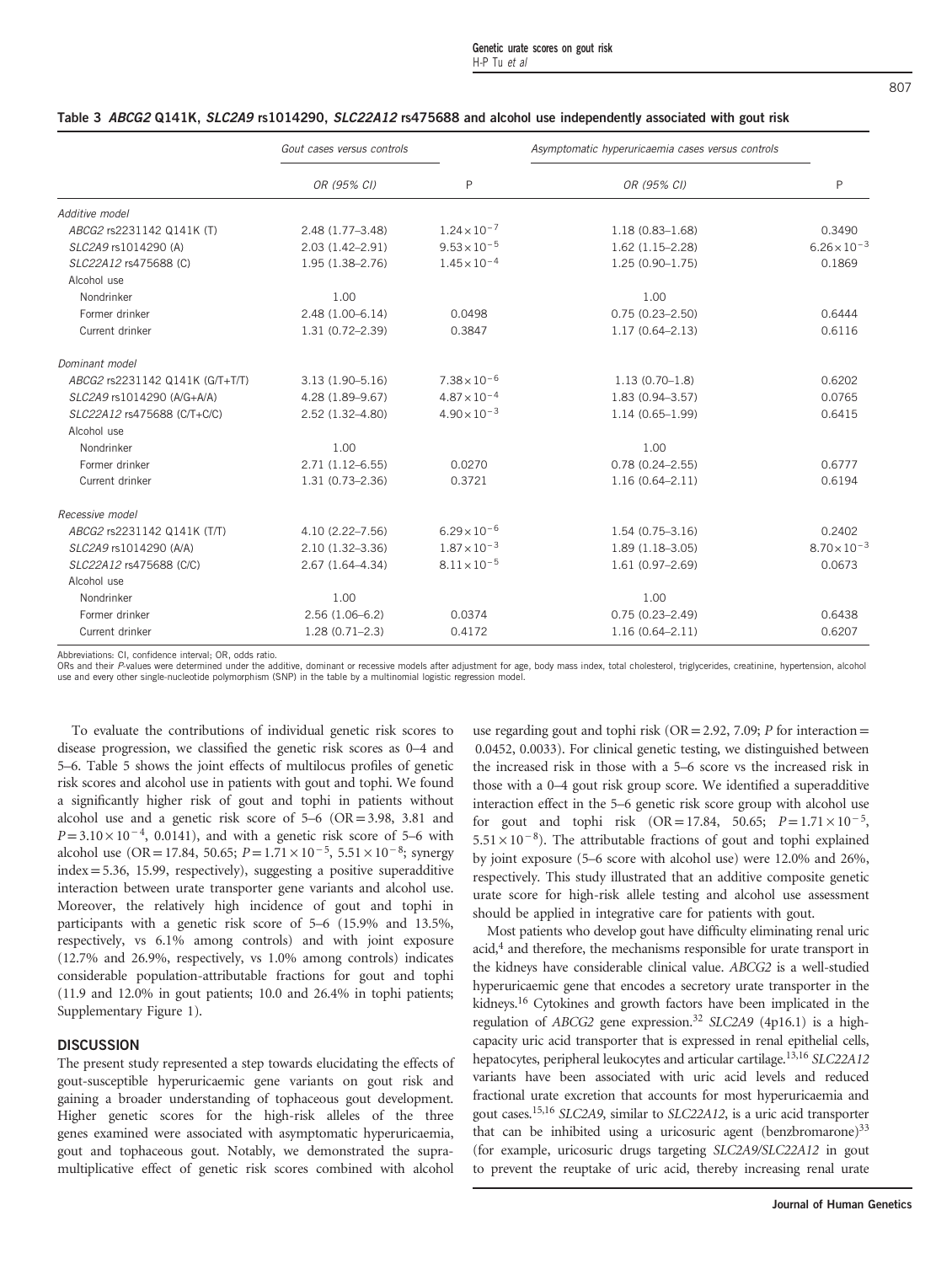#### <span id="page-5-0"></span>Table 4 Association of gout with genetic urate score

|                                                 | Gout cases         | Asymptomatic hyperuricaemia cases | Controls           |          |
|-------------------------------------------------|--------------------|-----------------------------------|--------------------|----------|
|                                                 | N(%)               | N $(\%)$                          | N(%)               | P        |
| Risk score                                      |                    |                                   |                    |          |
| 0                                               | 0(0.0)             | 1(0.9)                            | 11(3.7)            |          |
|                                                 | 6(3.8)             | 7(6.6)                            | 38 (12.9)          |          |
| 2                                               | 16 (10.2)          | 29 (27.4)                         | 71 (24.1)          |          |
| 3                                               | 29 (18.5)          | 29 (27.4)                         | 99 (33.6)          |          |
| 4                                               | 61 (38.9)          | 27(25.5)                          | 55 (18.6)          |          |
| 5                                               | 34(21.7)           | 7(6.6)                            | 17(5.8)            |          |
| 6                                               | 11(7.0)            | 6(5.7)                            | 4(1.4)             | < 0.0001 |
| Score categories                                |                    |                                   |                    |          |
| $0 - 4$                                         | 112 (71.3)         | 93 (87.7)                         | 274 (92.9)         |          |
| $5 - 6$                                         | 45 (28.7)          | 13 (12.3)                         | 21(7.1)            | < 0.0001 |
| Crude OR (95% CI)                               | 5.24 (2.99-9.20)   | 1.82 (0.88-3.79)                  | 1.00               |          |
| Sensitivity (95% CI)                            | 28.7% (21.6-35.7%) | 12.3% (6.0-18.5%)                 |                    |          |
| Specificity (95% CI)                            |                    |                                   | 92.9% (90.0-95.5%) |          |
| Positive predictive value (95% CI)              | 68.2% (56.9–79.4%) | 38.2% (21.9-54.6%)                |                    |          |
| Negative predictive value (95% CI) <sup>a</sup> |                    |                                   | 71.0% (66.5-75.5%) |          |
| Negative predictive value (95% CI) <sup>b</sup> |                    |                                   | 74.7% (70.2-79.1%) |          |
| Accuracy (95% CI)                               | 70.6% (66.4-74.8%) | 71.6% (67.2-76.0%)                |                    |          |

Abbreviations: CI, confidence interval; OR, odds ratio.

A genetic risk score was generated after counting the number of risk alleles associated with gouty arthritis (Q141K (T), rs1014290 (A) and rs475688 (C); range 0–6; for example, Q141K T/T (score=2)+ rs1014290 A/A (score=2)+ rs475688 C/C (score=2) equal 6).

Crude OR with 95% CIs was determined using a multinomial logistic regression model.

The negative predictive value was calculated in gout case and control groups.

<sup>b</sup>The negative predictive value was calculated in asymptomatic hyperuricaemia case and control groups.

excretion). The urate transporter genes ABCG2, SLC2A9 and SLC22A12 modulate serum uric acid levels and gout risk[.16](#page-7-0)

Dehghan et al.[12](#page-7-0) reported that genetic risk scores for ABCG2 rs2231142 Q141K, SLC2A9 rs16890979 V253I and SLC17A3 rs1165205 are associated with increased uric acid concentrations and gout in Caucasians. They further identified substantial associations between a missense SLC2A9 rs16890979 V253I variant or the SLC17A3 rs1165205 polymorphism and gout; however, this effect was not observed in African-American participants.[12](#page-7-0) Although the V253I variant confers a similar risk for gout in Māori, Pacific Islanders and New Zealanders (Caucasian), $34$  V253I is a rare variant in HapMap–CHB Chinese samples (minor allele frequency  $< 0.01$ ). In the present study, we observed no significant association between SLC17A3 rs1165205 with hyperuricaemia and gout. The most significant association between SLC2A9 and low fractional excretion of uric acid and gout involved the SNP rs1014290 in German and Scottish cohorts.[13](#page-7-0) We demonstrated that only SLC2A9 rs1014290 was associated with asymptomatic hyperuricaemia  $(OR=1.62,$ significant association between *SLC2A9* and low fractional excretion<br>of uric acid and gout involved the SNP rs1014290 in German and<br>Scottish cohorts.<sup>13</sup> We demonstrated that only *SLC2A9* rs1014290 was<br>associated with a association between SLC2A9 rs1014290 with gout and tophaceous gout in Taiwanese Han people.<sup>22</sup> We found that mean uric acid concentrations increased linearly with increasing uric acid risk by  $P=6.26\times10^{-3}$ ). Furthermore, we provided evidence for an association between *SLC2A9* rs1014290 with gout and tophaceous gout in Taiwanese Han people.<sup>22</sup> We found that mean uric acid concentrations increased linearly w a risk allele was associated with an increased asymptomatic hyperuricaemia risk (OR=1.33,  $P=0.0030$ ; Supplementary Table 2). We suggest that the SLC2A9 gene could be a crucial genetic checkpoint for hyperuricaemia, gout and tophi development. Several associations between SLC22A12 variants, serum uric acid concentrations and gout have been reported (for example, rs475688 in European Caucasians and Taiwanese Han people).<sup>16,23</sup> Herein this study differs from previous studies,<sup>20-22</sup> as our findings revealed that the multilocus



Figure 1 Genetic risk score of ABCG2 Q141K, SLC2A9 rs1014290 and SLC22A12 rs475688 contributed to uric acid levels in controls. Regression coefficient (β) with s.e. in parentheses represents the changes for uric acid levels with changes in the genetic risk score after adjustment for covariates using a linear regression model. The variance explained (partial  $\eta^2$ ) of uric acid levels in controls by this genetic risk score was 2.47% (effect size,  $\beta$ =0.11). Error bars indicate s.e.

profiles of ABCG2, SLC2A9 and SLC22A12 are associated with urate levels (P-trend=7.49 ×  $10^{-3}$ ), gout risk (genetic risk score × alcohol use, *P* for interaction=0.0452) and especially tophi risk ( $P$  for interaction = 0.0033) in Taiwanese Han people.

Gout is a complex disease that is associated with multiple genetic and environmental factors. Alcohol has been recognised as a potential risk factor for gout and is considered a trigger for acute gouty arthritis and recurrent gout attacks.<sup>35,36</sup> A number of mechanisms have been implicated in the pathogenesis of alcohol-induced hyperuricaemia because alcohol directly affects urate transporters in the kidneys and increases or reduces the excretion of uric acid[.6,36,37](#page-7-0) In the present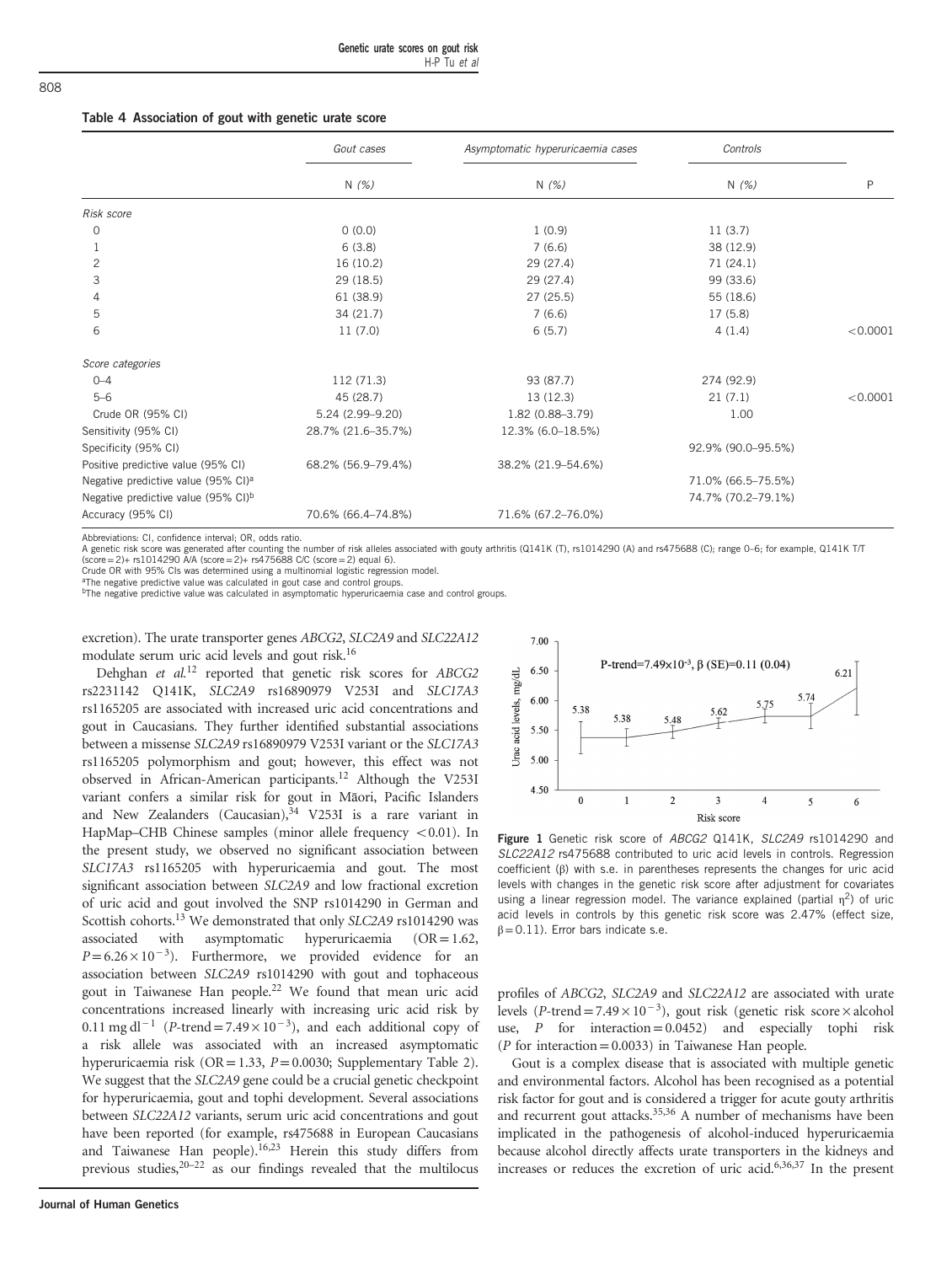<span id="page-6-0"></span>

|                                 |             | Gout cases | Controls   |                      |                       |                                            |
|---------------------------------|-------------|------------|------------|----------------------|-----------------------|--------------------------------------------|
|                                 |             | N(%)       | N(%)       | OR (95% CI)          | $\mathsf{P}$          | P for interaction/SI (95% CI) <sup>a</sup> |
| Stratified analysis             |             |            |            |                      |                       |                                            |
| Alcohol nonuse                  |             |            |            |                      |                       |                                            |
| Increase per genetic risk score |             |            |            | $1.95(1.54 - 2.47)$  | $3.41 \times 10^{-8}$ |                                            |
| Alcohol use                     |             |            |            |                      |                       |                                            |
| Increase per genetic risk score |             |            |            | 2.92 (1.90-4.48)     | $9.45 \times 10^{-7}$ | 0.0452                                     |
| Score                           | Alcohol use |            |            |                      |                       |                                            |
| $0 - 4$                         | <b>No</b>   | 79 (50.3)  | 211 (71.5) | 1.00                 |                       |                                            |
| $0 - 4$                         | Yes         | 33 (21.0)  | 63 (21.4)  | $1.16(0.66 - 2.04)$  | 0.6017                |                                            |
| $5 - 6$                         | <b>No</b>   | 25(15.9)   | 18(6.1)    | $3.98(1.88 - 8.43)$  | $3.10 \times 10^{-4}$ |                                            |
| $5 - 6$                         | Yes         | 20(12.7)   | 3(1.0)     | 17.84 (4.8-66.37)    | $1.71 \times 10^{-5}$ | 5.36 (1.05-27.46)                          |
| Subgroup analysis: tophi        |             |            |            |                      |                       |                                            |
| Stratified analysis             |             |            |            |                      |                       |                                            |
| Alcohol nonuse                  |             |            |            |                      |                       |                                            |
| Increase per genetic risk score |             |            |            | 1.98 (1.38-2.85)     | $2.41 \times 10^{-4}$ |                                            |
| Alcohol use                     |             |            |            |                      |                       |                                            |
| Increase per genetic risk score |             |            |            | 7.09 (3.30-15.24)    | $5.22 \times 10^{-7}$ | 0.0033                                     |
| Score                           | Alcohol use |            |            |                      |                       |                                            |
| $0 - 4$                         | <b>No</b>   | 21(40.4)   | 211 (71.5) | 1.00                 |                       |                                            |
| $0 - 4$                         | Yes         | 10(19.2)   | 63 (21.4)  | $1.29(0.54 - 3.10)$  | 0.5658                |                                            |
| $5 - 6$                         | <b>No</b>   | 7(13.5)    | 18(6.1)    | $3.81(1.31 - 11.11)$ | 0.0141                |                                            |
| $5 - 6$                         | Yes         | 14 (26.9)  | 3(1.0)     | 50.65 (12.30-208.64) | $5.51 \times 10^{-8}$ | 15.99 (2.52-101.39)                        |

Abbreviations: CI, confidence interval; OR, odds ratio; SI, synergy index.

ORs and their P-values were estimated after adjustment for covariates using a multinomial logistic regression model.

<sup>a</sup>A multinomial logistic regression model, model gout = genetic risk score+ alcohol use (yes/no)+ genetic risk score × alcohol use+ covariates, was applied. The synergy index is a test of additive interaction that provides evidence that combined exposures are either superadditive (synergy index  $>1$ ), compatible with additive (synergy index =1) or less than additive (synergy index  $< 1$ ).

The synergy index was calculated as (OR for genetic risk score 5–6 and alcohol use −1) ÷ ((OR for genetic risk score 5–6+ OR for alcohol use) − 2) after adjustment for covariates.

study, we revealed that the joint effects of a genetic risk score of 5–6 and alcohol use result in severe gout risk  $(OR = 50.53, P$  for interaction = 0.0137, genetic risk score of  $5-6 \times$  alcohol use interaction), indicating considerable population-attributable fractions for tophi (from 12.0 to 26.4%). The combined effects of high-risk allele urate scores and alcohol use in modulating tophaceous gout risk may be more pronounced than the mere summation of the individual risk resulting from genetic risk scores or alcohol use.

The factors determining the development of tophi remain unknown. Sodium urate monohydrate crystals act as endogenous danger signals, generating adaptive, nonmicrobial innate immunity.<sup>[38](#page-7-0)</sup> For the factors determining the development of tophi remain unknown. Sodium urate monohydrate crystals act as endogenous danger signals, generating adaptive, nonmicrobial innate immunity.<sup>38</sup> For those with urate levels o of gouty arthritis is 22% after 5 years;<sup>[39](#page-7-0)</sup> tophaceous gout develops within 5 years of gout onset in 30% of untreated patients.<sup>[40](#page-7-0)</sup> Thus, different immune responses to monosodium urate crystals might result in different manifestations of the disease (for example, nontophaceous gout and tophaceous gout).<sup>34</sup> In addition, almost all of the circulating urate is filtered through glomeruli, with only a small fraction (∼10% of the uric acid) typically excreted in urine[.5](#page-7-0) Notably, only a minority (20%) of hyperuricaemic individuals experience gout clinical symptoms[.6](#page-7-0) In this study, we observed that individual common genetic variants (risk-homozygous genotype frequencies 31.2–52.2%; [Table 2](#page-2-0)) confer a modest risk of gout. We also showed that the combination of these variants is markedly associated with the development and progression of tophaceous gout. Therefore, the multilocus profiles of genetic risk scores could be differentially associated with gout complications, particularly joint destruction or deformity, or poor response to drugs.

The present proof-of-principle paper demonstrates that the multilocus profiles of ABCG2, SLC2A9 and SLC22A12 increase susceptibility to asymptomatic hyperuricaemia, gout and tophi. This paper also reveals the supramultiplicative interaction effect of genetic urate scores and alcohol use on gout and tophi risk. This information could help identify individuals at risk for asymptomatic hyperuricaemia and gout (in particular, severe gout development) long before the onset of clinical symptoms of the disease. These findings might assist in the counselling of gout-susceptible individuals and alcohol users. In addition to risk prediction, the genotype or risk score for a hyperuricaemic individual could be used to recommend lifestyle adjustments such as low alcohol consumption and a low purine diet to reduce the risk of developing gout and may further ameliorate the disease courses of patients with established gout, considering that early risk stratification could minimise the need for long-term therapy and associated costs.

### CONFLICT OF INTEREST

The authors declare no conflict of interest.

#### ACKNOWLEDGEMENTS

This work was supported by grants from the Ministry of Science and Technology (MOST-104–2632-B-039–001 and MOST 104–2314-B-037–036) and China Medical University (CMU 104-S-22, 25, 26, 28), Taiwan.

<sup>1</sup> Zhu, Y., Pandya, B. J. & Choi, H. K. Prevalence of gout and hyperuricemia in the US general population: the National Health and Nutrition Examination Survey 2007-2008. Arthritis Rheum. 63, 3136–3141 (2011).